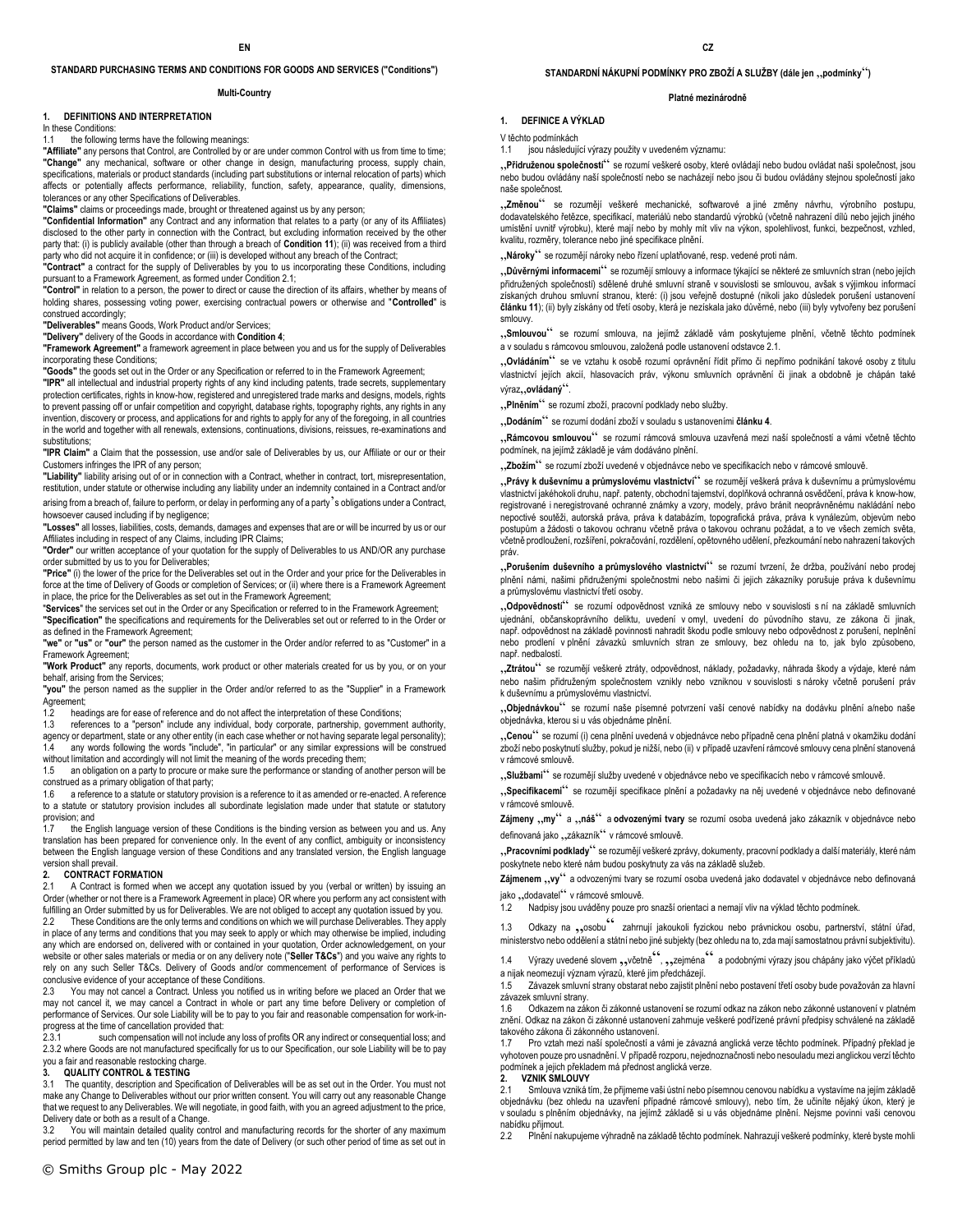a Framework Agreement or Order), which we or a third party on our behalf may inspect or receive copies of on demand.

3.3 We may inspect and test Goods at any time prior to Delivery. You will allow us and our representatives to enter your premises to carry out such inspection and testing and will provide us with all facilities reasonably required. If, following such inspection or testing, we are not satisfied that the Goods will comply with Condition 5.1, you will take all steps necessary to ensure compliance.

3.4 You will maintain a quality control system that meets any international standard as required by us, or which is otherwise approved by us and such test and inspection system as we may require.

3.5 You may not deliver the Goods by separate instalments without our prior written consent. Instalments will be invoiced separately by you.

# **4. DELIVERY OF GOODS / SUPPLY OF SERVICES**

Unless otherwise specified in an Order, you will deliver the Goods DDP (Incoterms 2010) to the address specified in the Order during our normal business hours on the date specified in the Order. You will be responsible for off-loading the Goods from the delivery vehicle. Delivery of the Goods will occur when they have been off-loaded at the delivery address.<br>4.2 You will perform Services in acc

You will perform Services in accordance with the applicable timetable communicated to you or as set out in the Order to meet all Specifications.

4.3 Time is of the essence for performance of your obligations under the Contract. If you are late performing your obligations under the Contract, you will pay to us a sum equal to 1.5% of the Price for each week of delay up to a maximum of 15% of the Price. You and we agree that this amount is reasonable and proportionate AND the most effective way of compensating us for part or all of our losses arising from late performance. However, you and we intend that we should be able to recover general damages as well as such sums in circumstances where we have suffered loss in excess of such sums as a result of your late performance. Therefore, our rights to any such sums under this **Conditions 4.3** is without prejudice to any other rights which we may have under the Contract or otherwise in respect of late performance, including the right to sue for damages or other relief and/or to terminate the Contract. A claim for general damages for late performance will be reduced by the amount of such sums under this **Conditions 4.3** actually applied or paid in respect of such late performance.

4.4 Services will be accepted by us when we are satisfied that the Services comply with the Specifications.<br>4.5 You will make sure that the Goods are marked in accordance with our instructions and any applicable You will make sure that the Goods are marked in accordance with our instructions and any applicable

laws, rules and regulations and are properly packed and secured; marked with information on their origin; Delivery is accompanied by a prominently displayed delivery note showing the Order number, date of Order, type and quantity of Goods, and any special storage instructions; and delivered with all operating and safety instructions, clearly displayed warning notices and such other information as may be necessary for the proper use, maintenance and repair of the Goods.<br>4.6 If you fail to deliver the Goods on tin

If you fail to deliver the Goods on time we may terminate the Contract immediately by giving you notice, in which case you will refund any monies already paid by us in relation to the Goods that have not been delivered and indemnify us and our Affiliates against our Losses as a result of your failure to supply Goods, including obtaining substitute goods from another supplier.<br>4.7 We will have a reasonable period of time

We will have a reasonable period of time following Delivery to inspect Goods. We may reject Goods which do not meet Specifications. We can also reject Goods which are more or less than the quantity or type Ordered or delivered prior to the date specified on the Order. Rejected Goods will be returned at your cost and expense. If we accept Goods delivered prior to the date specified on the Order we may charge you the cost of storing them until the actual specified Delivery date.

4.8 Risk in the Goods passes to us on the later of acceptance and Delivery. Ownership of the Goods passes to us on the earlier of payment of the Price and Delivery.<br>4.9 You will notify us in writing as soon you are aware

You will notify us in writing as soon you are aware that any Goods or the product support for the Goods are to be discontinued or made of "end of sale" or "end of life". At our request, you and we will agree in good faith a reasonable period of time during which you will keep agreed spare parts available for us for any discontinued, desupported, end of life or end of sale Goods.

## **5. YOUR OBLIGATIONS**

# 5.1 You will make sure that the Goods will:<br>5.1.1 be of satisfactory quality comp

be of satisfactory quality, comprise genuine, new materials (which are not used, refurbished, reconditioned, remanufactured, counterfeit or of such age as to impair usefulness or safety) and be fit for any purpose notified by us to you;

5.1.2 conform to, satisfy and be capable of the Specifications;<br>5.1.3 be free from defects in design, materials and w

- be free from defects in design, materials and workmanship;
- 5.1.4 be sold to us with full and unencumbered title and not infringe the IPR of any third party;<br>5.1.5 comply with all (i) applicable laws. (ii) requlatory requirements and (iii) standard

comply with all (i) applicable laws, (ii) regulatory requirements and (iii) standards and

requirements of relevant statutory and regulatory bodies; and

5.1.6 be safe and without risk to health.<br>5.2 In respect of Services You will:

In respect of Services, You will:

5.2.1 perform Services with the best care, skill and diligence in accordance with best practice;

5.2.2 use personnel (and sufficient number of personnel) who are suitably skilled and experienced to perform the Services;

5.2.3 make sure that the Services conform with our reasonable instructions, comply with Specifications, are performed to meet the purposes notified by us to you and do not infringe the IPR of any third party;

5.2.4 provide all equipment, tools and vehicles and other items required to provide the Services;

5.2.5 obtain and at all times maintain all licences and consents required for the provision of the Services; 5.2.6 comply with all applicable laws, regulations, regulatory policies, guidelines or industry codes which may

apply to the provision of the Services; and<br>5.2.7 post do or omit to do anything

not do or omit to do anything which may cause us or our Affiliates to lose any licence, authority, consent or permission required for our or their business.<br>5.3 You will observe all health and safety rules and

You will observe all health and safety rules and regulations and any other security requirements that apply at any of our premises and ensure that your personnel are insured against all risks while working on our premises.

5.4 Without affecting any of our other rights or remedies, if you materially breach any of these Conditions OR any Goods (whether or not accepted in whole or in part) do not conform with **Condition 5.1** during the longer of (i) your warranty period for the Goods and (ii) 12 months following Delivery OR any Services breach **Condition 5.2**, then we may:<br>5.4.1 terminate the

5.4.1 terminate the Contract and any other existing Contracts immediately with notice;<br>5.4.2 require vou, at our option, to promptly repair or replace the relevant Goods or

require you, at our option, to promptly repair or replace the relevant Goods or reperform the relevant Services free of charge;

5.4.3 reject the Deliverables (in whole or in part) and require you to refund the Price for the relevant Deliverables;<br>5.4.4

5.4.4 accept the Deliverables subject to an equitable Price reduction; or 5.4.5 at your expense, repair or have a third party repair the Goods or re

at your expense, repair or have a third party repair the Goods or reperform or have a third party reperform the Services and you will indemnify us and our Affiliates against our Losses (including from any IPR Claims) arising from such breach.<br>5.5 Condition 5.4 will annly to

5.5 **Condition 5.4** will apply to any repaired or replacement Goods supplied under **Condition 5.4.2.**

If, as a result of any Goods not conforming with **Condition 5.1** or Services not conforming with **Condition 5.2** or otherwise representing an unreasonable risk of harm to the public or the environment, we determine a recall, removal or correction campaign ("campaign") is necessary or are required to carry out a campaign, we may implement such campaign and you will indemnify us and our Affiliates against all Losses incurred as a result of any such campaign.

# **6. OUR PROPERTY**

uplatňovat nebo které by mohly být jiným způsobem automaticky předpokládány, například podmínky uvedené ve vaší cenové nabídce, dodané společně s ní nebo obsažené v ní, na vašem webu nebo v jiných prodejních

materiálech či médiích nebo na dodacích listech (dále "**podmínky prodávajícího**"), a vzdáváte se práva uplatňovat takové podmínky prodávajícího. Přesvědčivým důkazem vašeho souhlasu s těmito podmínkami je dodání zboží nebo zahájení poskytování služeb.

2.3 Nejste oprávněni smlouvu zrušit. Pokud nás písemně před vystavením objednávky neupozorníte, že smlouvu nelze zrušit, máme právo smlouvu jako celek nebo její části před dodáním nebo před dokončením poskytování služeb zrušit. Naší jedinou povinností pak bude zaplatit vám přiměřenou náhradu za nedokončenou práci v okamžiku zrušení smlouvy s tím, že:

2.3.1 taková náhrada nebude zahrnovat případný ušlý zisk ani žádné nepřímé nebo následné škody, a 2.3.2 v případě, že zboží nebude vyrobeno konkrétně pro nás na základě našich specifikací, bude naší jedinou povinností zaplatit vám přiměřený poplatek za opětovné naskladnění zboží.

# **3. KONTROLA A TESTOVÁNÍ KVALITY**

3.1 Množství, popis a specifikace plnění musejí odpovídat údajům uvedeným v objednávce. Bez našeho předchozího písemného souhlasu nesmíte plnění nijak měnit. Na základě našeho požadavku jste povinni provést přiměřené změny plnění. V dobré víře se s vámi dohodneme na úpravě ceny a/nebo data dodání v souvislosti s požadovanou změnou.

3.2 Jste povinni vést podrobné záznamy o kontrole kvality a výrobní záznamy, do nichž můžeme my nebo třetí osoby z našeho ověření nahlížet a požadovat jejich kopie, a uchovávat je po dobu deseti (10) let od data dodání (nebo po dobu stanovenou v rámcové smlouvě nebo objednávce), resp. po dobu přípustnou podle platných právních předpisů, je-li kratší.

3.3 Máme právo zboží kdykoli před dodáním kontrolovat a testovat. Jste povinni umožnit nám a našim zástupcům vstup do vašich prostor, abychom mohli takovou kontrolu a takové testy provést, a poskytnout nám veškeré přiměřeně nezbytné vybavení. Pokud po takové kontrole nebo takových testech nebudeme přesvědčeni o tom, že zboží splňuje ustanovení odstavce 5.1, budete povinni učinit veškeré kroky, které budou nezbytné k zajištění souladu.

3.4 Budete povinni uplatňovat systém řízení jakosti, který splňuje mezinárodní normy požadované naší společností nebo který je naší společnosti schválen, a systém testů a kontrol, který naše společnost požaduje<br>3.5. – Bez našeho předchozího písemného soublasu nesmíte zboží dodávat formou dílčích dodávek. F

Bez našeho předchozího písemného souhlasu nesmíte zboží dodávat formou dílčích dodávek. Dílčí dodávky budete fakturovat zvlášť.

#### **4. DODÁVÁNÍ ZBOŽÍ / POSKYTOVÁNÍ SLUŽEB**

4.1 Pokud v objednávce nebude uvedeno něco jiného, budete zboží dodávat s podmínkou DDP (Incoterms 2010) na adresu uvedenou v objednávce během naší běžné pracovní doby v den uvedený v objednávce. Odpovídáte za vyložení zboží z vozidla, kterým bude doručeno. Zboží bude doručeno okamžikem, kdy ho vyložíte na dodací adrese.<br>4.2 Služby bu

Služby budete poskytovat v souladu s platným harmonogramem, který vám sdělíme nebo který bude uveden v objednávce, aby byly splněny všechny specifikace.

4.3 Čas je podstatný pro plnění vašich závazků vyplývajících ze smlouvy. Pokud budete v prodlení s plněním svých závazků ze smlouvy, budete povinni uhradit nám částku odpovídající 1,5 % ceny za každý týden prodlení až do výše 15 % ceny. Dohodli jsme se, že tato částka je přiměřená a úměrná a představuje nejúčinnější způsob náhrady za část ztrát nebo veškeré ztráty, které nám vzniknou z pozdního plnění. Pokud nám ale v důsledku vašeho pozdního plnění vznikne škoda přesahující takovou částku, souhlasíte s tím, že bychom měli mít právo na obecnou náhradu škody a náhradu přesahujících částek. Naším právem požadovat částky uvedené v tomto **odstavci 4.3** proto nejsou nijak dotčena případná další práva, která nám v případě pozdního plnění náleží ze smlouvy nebo jinak, např. právo uplatnit nárok na náhradu škody soudní cestou, požádat o vydání předběžného opatření nebo vypovědět smlouvu. Nárok na obecnou náhradu škody při pozdním plnění bude snížen o částky podle tohoto **odstavce 4.3** , které v souvislosti s pozdním plněním už byly uplatněny nebo uhrazeny.

4.4 Služby budou naší společností akceptovány, jakmile se ujistíme, že splňují specifikace.

4.5 Jste povinni zajistit, aby bylo zboží označeno podle našich pokynů a platných právních předpisů, pravidel a nařízení a řádně zabaleno a zabezpečeno, s uvedením údajů o původu, aby k dodávce byl na snadno přístupném místě přiložen dodací list s uvedením čísla objednávky, data objednávky, typu a množství zboží včetně případných speciálních pokynů pro skladování a aby bylo zboží dodáváno včetně návodů k obsluze a bezpečnostních pokynů, dobře viditelných varování a dalších informací, které mohou být nezbytné pro řádné používání zboží, jeho údržbu nebo opravy.

4.6 Jestliže zboží nedodáte včas, máme právo smlouvu písemně s okamžitou účinností vypovědět. V takovém případě budete povinni vrátit veškeré částky, které jsme vám do té doby zaplatili za nedodané zboží, a nahradit nám a našim přidruženým společnostem ztrátu vzniklou nedodáním zboží, včetně výdajů na získání náhradního zboží od jiného dodavatele.

4.7 Po dodání máme přiměřenou lhůtu na kontrolu dodaného zboží. Máme právo odmítnout zboží, které nesplňuje specifikace. Máme rovněž právo odmítnout zboží dodané ve větším nebo menším než objednaném množství nebo jiného než objednaného typu nebo dodané před datem uvedeným v objednávce. Odmítnuté zboží vám bude vráceno na vaše náklady. Pokud přijmeme zboží dodané před datem uvedeným v objednávce, můžeme vám naúčtovat poplatek za uložení zboží do dohodnutého data dodání.

4.8 Riziko za ztrátu nebo poškození zboží přechází na naši společnost okamžikem dodání zboží nebo případně přijetím zboží, pokud k němu dojde až po dodání zboží. Vlastnické právo ke zboží přechází na naši společnost zaplacením ceny nebo případně dodáním, pokud k němu dojde dříve.

4.9 Jakmile se dozvíte, že výroba zboží nebo podpora k němu bude ukončena nebo že zboží je nabízeno v rámci výprodeje nebo končí jeho životnost, jste povinni nás o tom písemně informovat. Na naši žádost se poté v dobré víře dohodneme na přiměřené době, po kterou pro nás povedete náhradní díly k ukončenému či nepodporovanému zboží, resp. ke zboží dodávanému v rámci výprodeje nebo končící životnosti.<br>5. VAŠE POVINNOSTI

# **5. VAŠE POVINNOSTI**

# Jste povinni zajistit, aby zboží:

5.1.1 mělo uspokojivou kvalitu, obsahovalo pravé, nové materiály (tzn. nepoužité, nerecyklované, neupravované, nerepasované, nepadělané ani tak staré, že by to mohlo mít vliv na použitelnost nebo bezpečnost zboží) a bylo vhodné pro účely, které vám sdělíme,

5.1.2 vyhovovalo specifikacím, splňovalo je a bylo schopné je plnit,

5.1.3 neobsahovalo vady konstrukce, materiálu nebo provedení,<br>5.1.4 hylo naší společnosti prodáváno s plným a neomezeným

bylo naší společnosti prodáváno s plným a neomezeným vlastnickým právem a neporušovalo práva k duševnímu a průmyslovému vlastnictví třetích osob,<br>5.1.5. odnovídalo všem platným právním přec

5.1.5 odpovídalo všem platným právním předpisům, požadavkům kontrolních úřadů, normám a požadavkům příslušných státních a kontrolních úřadů a

5.1.6 bylo bezpečné a nepředstavovalo zdravotní riziko.

5.2 Pokud jde o služby, jste povinni:

5.2.1 poskytovat služby s vynaložením maximální péče, dovedností a schopností a náležité pečlivosti v souladu se zásadami správné praxe.

5.2.2 využívat pracovníky, kteří mají vhodné schopnosti a dovednosti i zkušenosti s poskytováním služeb (a využívat je v dostatečném počtu),

5.2.3 dbát na to, aby služby byly v souladu s našimi přiměřenými pokyny, odpovídaly specifikacím, byly poskytovány pro účely, které vám sdělíme, a neporušovaly práva k duševnímu a průmyslovému vlastnictví třetích osob,

5.2.4 poskytnout veškeré vybavení, nástroje a vozidla a další položky nezbytné k poskytování služeb,

5.2.5 získat veškerá oprávnění a veškeré souhlasy nezbytné k poskytování služeb a udržovat je v platnosti,

5.2.6 dodržovat veškeré platné právní předpisy, nařízení, pokyny kontrolních úřadů, směrnice nebo oborové kodexy, pokud se vztahují na poskytování služeb, a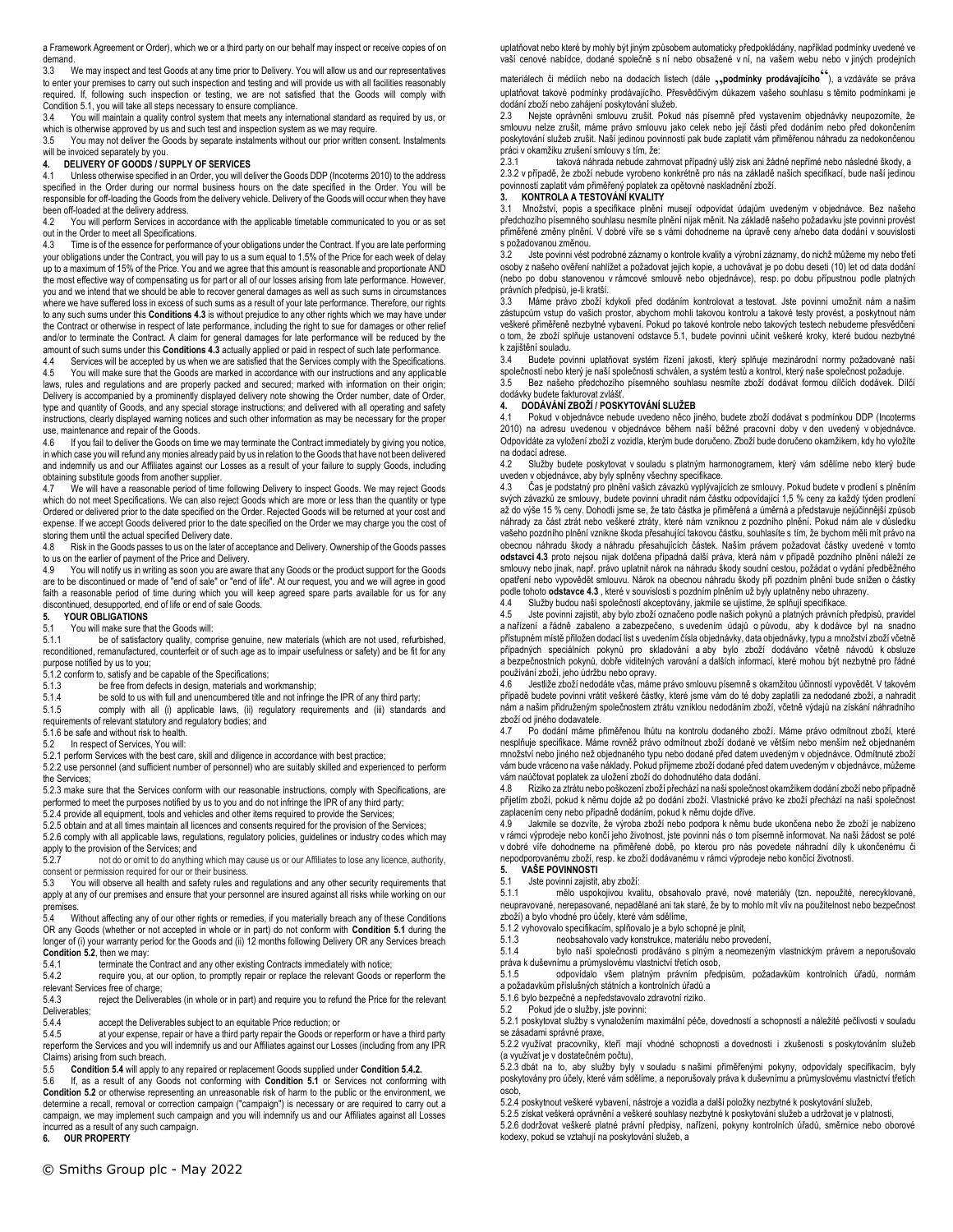6.1 All patterns, dies, moulds or other tooling or materials, supplied by us or prepared or obtained by you for us at our cost ("**Tooling**"), will be marked with our name or as otherwise specified by us and will be and remain our exclusive property returnable in good condition on demand.<br>6.2 You will insure against all risks any Tooling and also any of you

You will insure against all risks any Tooling and also any of your own tooling or property which may be kept on our premises for the purposes of providing Deliverables. You will keep all Tooling safe and in good condition while in your custody and/or under your control. All Tooling will be kept separately from your stock and other inventory.

6.3 We reserve the right to charge to you the cost of any Tooling if it is destroyed or damaged or rendered unfit for the purpose for which it was originally manufactured while under your control.<br>6.4 You will not dispose of any Tooling other than in accordance with our prior writ

You will not dispose of any Tooling other than in accordance with our prior written instructions. You will not, at any time, use Tooling, nor will you allow Tooling to be used by anyone else for any purpose other than the supply of the Deliverables unless we have previously provided our consent in writing.

6.5 We will have the right to enter your premises and remove Tooling at any time without being liable for trespass or for damages of any sort.<br>7. ASSIGNMENT OF IPR

# **7. ASSIGNMENT OF IPR**<br>**7.1** This **Condition 7** will

7.1 This **Condition 7** will apply if the Goods are to be made, modified or redesigned to our Specification. Any bespoke Specification or Work Product you create or have created for us will be treated as "Goods" for the purposes of this **Condition 7.**

7.2 We will own all present and future IPR (together with all economic and proprietary rights) in the Goods and our specification. Accordingly, you will not use our specification other than to manufacture the Goods for us. With full title guarantee, you:

7.2.1 assign to us all IPR in the Goods which subsist as at the date of the Contract;

7.2.2 assign to us (by way of present assignment of the future copyright) all future copyright in the Goods immediately upon its creation; and

7.2.3 agree to assign to us all other IPR in the Goods immediately upon its creation.

7.3 You will:

7.3.1 at your own cost, execute all such documents and do all such acts and things as we may request from time to time in order to secure our full right, title and interest in the IPR in the Goods; and

7.3.2 obtain the waiver of all moral rights (and any broadly equivalent rights) in the Goods.

7.4 The exception to **Condition 7.2** above is that any IPR in existing products, materials or data used to create Goods ("**Existing Materials**") will continue to belong to you (or your suppliers). You grant (and, where applicable, will ensure that your suppliers grant) to us, our Affiliates and our and their end customers a nonexclusive, perpetual, royaltyfree, irrevocable licence to use and to have used Existing Materials which form part of any Goods.

#### **8. PRICE AND PAYMENT**

8.1 As long as you perform your obligations in accordance with the terms of the Contract, we will pay the Price to you in accordance with **Condition 8**.

The only sums of money we will pay in connection with the supply of the Deliverables are the Price which will be inclusive of all costs and expenses incurred by you including all packaging, insurance, carriage, duties and delivery costs.

8.3 Any sum payable under the Contract is exclusive of value added tax, sales tax and/or goods and services tax (and any other similar or equivalent taxes, duties, fees and levies imposed from time to time by any government or other authority) upon any supply made to us which will be payable in addition to that sum in the manner and at the rate prescribed by law from time to time but inclusive of all other taxes, fees and levies imposed from time to time by any government or other authority.<br>8.4 You may invoice us for the Price for the Goods following I

You may invoice us for the Price for the Goods following Delivery and for Services following completion.

8.5 Other than as set out in **Conditions 8.7** and **8.9**, each invoice will be payable by us within 60 days from the date of receipt by us, plus the number of days until our next payment run. You will send invoices to the address specified in the Order.

8.6 No payment made by us will constitute acceptance by us of any Deliverables or otherwise affect any rights or remedies which we may have against you including the right to recover any amount overpaid or wrongfully paid to you.<br>8.7 We may withhout

We may withhold payment of any disputed sum until the dispute is settled.

8.8 If any undisputed sum payable under the Contract is not paid when due you may charge us interest daily on that sum at 3% per year subject to any maximum or minimum rate of interest on overdue invoices specified by applicable law, from the due date until the date of payment (whether before or after judgment).

8.9 We may set-off, deduct or withhold any liability which you have to us against any liability which we have to you.

#### **9. TERMINATION**

9.1 Without limiting any other right we may have to terminate a Contract, if you commit a material breach of these Conditions we may terminate the Contract and any other existing Contracts immediately with written notice. Any breach of **Conditions 11, 12** or **15.9** will be deemed to be a material breach.<br>9.2 Without limiting any other right we may have to terminate a Contract we may te

Without limiting any other right we may have to terminate a Contract, we may terminate the Contract immediately by giving you written notice if you (a) have a receiver, administrator or liquidator (provisional or otherwise) appointed; (b) are subject to a notice of intention to appoint an administrator or any other resolution on insolvency; (c) pass a resolution for your winding-up; (d) have a winding up order made by a court in respect of you; (e) enter into any composition or arrangement with creditors; (f) cease to carry on business; (g) are the subject of anything similar or equivalent to that set out in (a) to (f) under any applicable laws; or (h) you are subject to any change of Control and you will notify us immediately upon the occurrence of any such event or circumstance.<br>9.3 Follow

9.3 Following expiry or termination of the Contract:<br>9.3.1 any Conditions which expressly or implement

any Conditions which expressly or impliedly continue to have effect after expiry or termination of the Contract will continue in force; and<br>9.3.2 all other rights and obligat

all other rights and obligations will immediately stop but will not affect any of your or our rights, obligations, claims and liabilities which may exist prior to the date of expiry or termination; and

9.3.3 each party will immediately stop using the other party's Confidential Information and will as soon as reasonably possible, if requested to do so, return to the other party all of the other party's Confidential Information (including all copies and extracts) in its possession or control or confirm its secure destruction; and

9.3.4 each party may keep any of the other party's Confidential Information which it has to keep to comply with any applicable law and **Condition 9.3.3** will not apply to such Confidential Information. **Condition** 

**11** will continue to apply to retained Confidential Information.<br>9.4 If we terminate a Contract, we may require you to a If we terminate a Contract, we may require you to deliver to us any supplies, materials or drawings produced or acquired by you for the terminated part of the Contract and we will agree, in good faith, on the amount payable for the same.

# **10. LIABILITY AND INSURANCE**<br>10.1 You will indemnify us and our Affiliates

You will indemnify us and our Affiliates against all our and their Losses arising from your breach of or negligent performance of or your failure to perform or delay in performing any part of these Conditions. We may, at our discretion, control the defence of any claim in respect of which you are required to indemnify us under a Contract.

10.2 Subject to **Condition 10.3**, we will not have any Liability to you for any (i) loss of profit, goodwill or revenue; or (ii) any indirect, consequential or special loss.

10.3 Nothing in these Conditions or any Contract will operate to exclude or restrict one party s Liability (if any) to the other (including for a person for whom it is vicariously liable):<br>10.3.1 for death or personal iniury resulting from its negligence:

for death or personal injury resulting from its negligence;

5.2.7 nečinit nebo neopomenout nic, co by mohlo způsobit, že naše společnost nebo naše přidružené společnosti přijdou o licenci, oprávnění, souhlas nebo povolení nezbytné k vykonávání podnikatelské činnosti.

5.3 Jste povinni dodržovat veškerá pravidla a předpisy o ochraně zdraví a bezpečnosti práce a případné další požadavky na bezpečnost, které platí pro naše prostory, a dbát na to, aby byli vaši pracovníci během výkonu pracovní činnosti v našich prostorách pojištěni proti veškerým rizikům.

5.4 Aniž by tím byla dotčena naše jiná práva nebo právní prostředky, máme pro případ, že se dopustíte závažného porušení těchto podmínek, některé ze zboží (bez ohledu na to, zda bude jako celek nebo částečně akceptováno) nebude během záruční lhůty ke zboží, minimálně však po dobu 12 měsíců od dodání splňovat ustanovení **odstavce 5.1** nebo služby budou porušovat ustanovení **odstavce 5.2**, právo:

5.4.1 vypovědět smlouvu a případné další uzavřené smlouvy písemně s okamžitou účinností,<br>5.4.2 vyzvat vás, abyste podle našeho uvážení dotčené zboží buď neprodleně opravili, nebo h

vyzvat vás, abyste podle našeho uvážení dotčené zboží buď neprodleně opravili, nebo ho vyměnili,

resp. znovu bezplatně poskytli dotčené služby,<br>5.4.3 odmítnout plnění (nebo jeho ča odmítnout plnění (nebo jeho část) a vyzvat vás, abyste nám vrátili cenu zaplacenou za dotčené

plnění,<br>5.4.4 5.4.4 přijmout plnění pod podmínkou přiměřené slevy z ceny nebo

5.4.5 na vaše náklady sami nebo prostřednictvím třetí osoby zboží opravit nebo služby poskytnout znovu s tím, že budete povinni nahradit nám a našim přidruženým společnostem ztráty (včetně případného porušení práv k duševnímu a průmyslovému vlastnictví), jež z takového porušení vzniknou.

5.5 **Na opravené nebo náhradní zboží dodané podle ustanovení odstavce 5.4.2** se budou vztahovat ustanovení **odstavce 5.4.**<br>5.6. Pokud v důsledku t

5.6 Pokud v důsledku toho, že zboží nesplňuje ustanovení **odstavce 5.1**, resp. že služba nesplňuje ustanovení **odstavce 5.2** nebo z jiného důvodu představují nepřiměřené riziko újmy pro veřejnost nebo životní prostředí, usoudíme, že je nezbytné zboží či službu stáhnout z oběhu nebo je odstranit nebo přijmout nějaké nápravné

opatření (dále ,,kampaň ) nebo že jsme povinni takovou kampaň provést, můžeme ji provést a požadovat po vás náhradu veškerých ztrát, které nám a našim přidruženým společnostem v důsledku takové kampaně vzniknou. **6. NAŠE VLASTNICTVÍ**

6.1 Veškeré vzory, matrice, formy a další nástroje a materiály, které vám dodáme nebo které pro nás na naše

náklady vytvoříte nebo pořídíte (dále "nástroje<sup>"</sup>), budou označeny naším jménem nebo jinak podle našich pokynů

a jsou a zůstanou naším výhradním vlastnictvím, které nám budete povinni na vyžádán v dobrém stavu vrátit.<br>62. – Tyto nástroje a případné vlastní nástroje nebo vlastní majetek, který se bude nacházet v našich prostor Tyto nástroje a případné vlastní nástroje nebo vlastní majetek, který se bude nacházet v našich prostorách za účelem poskytování plnění, jste povinni pojistit proti všem rizikům. Veškeré nástroje budete po dobu, kdy se budou nacházet ve vašem držení nebo pod vaší kontrolou, udržovat v bezpečném a dobrém stavu. Veškeré nástroje budete uchovávat odděleně od vašich vlastních zásob a dalšího inventáře.

6.3 Vyhrazujeme si právo naúčtovat vám náklady na veškeré nástroje, které budou v době, kdy byly pod vaší kontrolou, zničeny, poškozeny nebo znehodnoceny pro účel, k němuž byly původně vyrobeny.

6.4 Tyto nástroje nesmíte sami likvidovat, pokud k tomu nebudete mít náš předchozí písemný pokyn. Bez našeho předchozího písemného souhlasu nebudete tyto nástroje používat k žádnému jinému účelu než k poskytování plnění a neumožníte ani nikomu jinému, aby je tak používal.

6.5 Máme právo kdykoli vstoupit do vašich prostor a nástroje odstranit a nebude to považováno za neoprávněné vzniknutí ani nebudeme povinni hradit jakoukoli náhradu škody.

# **7. POSTOUPENÍ PRÁV K DUŠEVNÍMU A PRŮMYSLOVÉMU VLASTNICTVÍ**

7.1 Ustanovení tohoto **článku 7** platí na zboží, které bude vyráběno, upravováno nebo přepracováváno podle našich specifikací. Zmíněné specifikace a pracovní podklady, které nám poskytnete, budou pro účely ustanovení

# **článku 7 považovány za** "**zboží**"**.**

7.2 Naše společnost bude vlastníkem veškerých stávajících i budoucích práv k duševnímu a průmyslovému vlastnictví ke zbožím a k našim specifikacím (včetně veškerých ekonomických a vlastnických práv). Naše specifikace proto smíte používat pouze k výrobě zboží pro naši společnost. Se zárukou plného vlastnického práva: 7.2.1 postupujete naší společnosti veškerá práva k duševnímu a průmyslovému vlastnictví ke zboží, která existují v okamžiku uzavření smlouvy,

7.2.2 postupujete naší společnosti (na základě současného postoupení budoucích autorských práv) veškerá budoucí autorská práva ke zboží, a to neprodleně po jejich vzniku, a

7.2.3 zavazujete se, že naší společnosti postoupíte veškerá další práva k duševnímu a průmyslovému vlastnictví ke zboží, a to neprodleně po jejich vzniku.

7.3 Na vlastní náklady:

7.3.1 vyhotovíte veškeré dokumenty a učiníte veškeré úkony, které podle nás budou nezbytné k zajištění našeho plného práva, vlastnictví a podílu na právech k duševnímu a průmyslovému vlastnictví ke zboží, a<br>7.3.2 získáte prohlášení o vzdání se veškerých osobnostních práv (a případných obecně rovnocenných práv) ke

zboží.

7.4 Výjimkou z ustanovení **odstavce 7.2** jsou práva k duševnímu a průmyslovému vlastnictví ke stávajícím

výrobkům, materiálům nebo datům používaným k vytváření zboží (dále **,,stávající materiály** ,, která i nadále zůstávají vám (nebo vašim dodavatelům). Naší společnosti, našim přidruženým společnostem a našim a jejich koncovým zákazníkům poskytujete nevýhradní, časově neomezenou, bezplatnou a neodvolatelnou licenci na používání stávajících materiálů, které tvoří zboží (a případně zajistíte, aby taková licence byla poskytnuta také

# vašimi dodavateli)<br>8. CENA A PL **8. CENA A PLATBY**

Pokud splníte své závazky v souladu s podmínkami této smlouvy, uhradíme vám cenu stanovenou v **článku 8**.

8.2 Jedinou částku, kterou v souvislosti s dodáním plnění uhradíme, bude cena, která bude zahrnovat veškeré náklady a výdaje, jež vám vzniknou, například veškeré obaly, pojištění, přeprava, cla nebo náklady na doručení.<br>8 3 – Částky splatné podle této smlouvy isou bez daně z přidané bodnoty, prodejní daně nebo daně ze zbož

8.3 Částky splatné podle této smlouvy jsou bez daně z přidané hodnoty, prodejní daně nebo daně ze zboží a služeb (a případných dalších podobných nebo rovnocenných daní, cel, poplatků a odvodů uplatňovaných státem nebo jinými orgány) za dodání plnění naší společnosti, která bude uhrazena navíc způsobem a ve výši stanovené platnými právními předpisy a bude zahrnovat veškeré další daně, poplatky a odvody uplatňované státem nebo jinými orgány.

8.4 Fakturu za zboží nám můžete vystavit po dodání zboží, fakturu za služby po jejich poskytnutí.

8.5 Kromě případů uvedených v **odstavci 8.7** a **8.9** jsou všechny faktury splatné ve lhůtě 60 dnů ode dne jejich doručení naší společnosti navýšené o dny, které chybí do dalšího zpracování plateb ("Payment Run") .<br>86 – Provedení platby neznamená že isme plnění akceptovali a nemá ani vliv na naše práv

8.6 Provedení platby neznamená, že jsme plnění akceptovali, a nemá ani vliv na naše práva a právní prostředky, které můžeme proti vám uplatnit, například právo požadovat vrácení přeplatku nebo neoprávněně uhrazené částky.

8.7 Máme právo zadržet úhradu sporné částky až do vyřešení sporu.

8.8 Pokud nesporná částka podle této smlouvy nebude při splatnosti uhrazena, máte právo účtovat naší společnosti úrok z prodlení ve výši 3 % ročně z dlužné částky za každý den prodlení od data splatnosti do data zaplacení (před rozhodnutím soudu nebo po něm) s přihlédnutím k maximální nebo minimální sazbě úroků z prodlení u faktur po splatnosti stanovené platnými právními předpisy.

8.9 Máme právo započítat, odečíst nebo pozdržet vaši pohledávku vůči naší společnosti proti případným pohledávkám naší společnosti vůči vám.

# **9. VYPOVĚZENÍ SMLOUVY**

9.1 Aniž by tím byla dotčena případná další práva, která máme v souvislosti s vypovězením smlouvy, máme v případě vašeho závažného porušení těchto podmínek právo vypovědět tuto smlouvu a případné další uzavřené smlouvy písemně s okamžitou účinností. Za závažné bude považováno každé porušení **článku 11, 12** nebo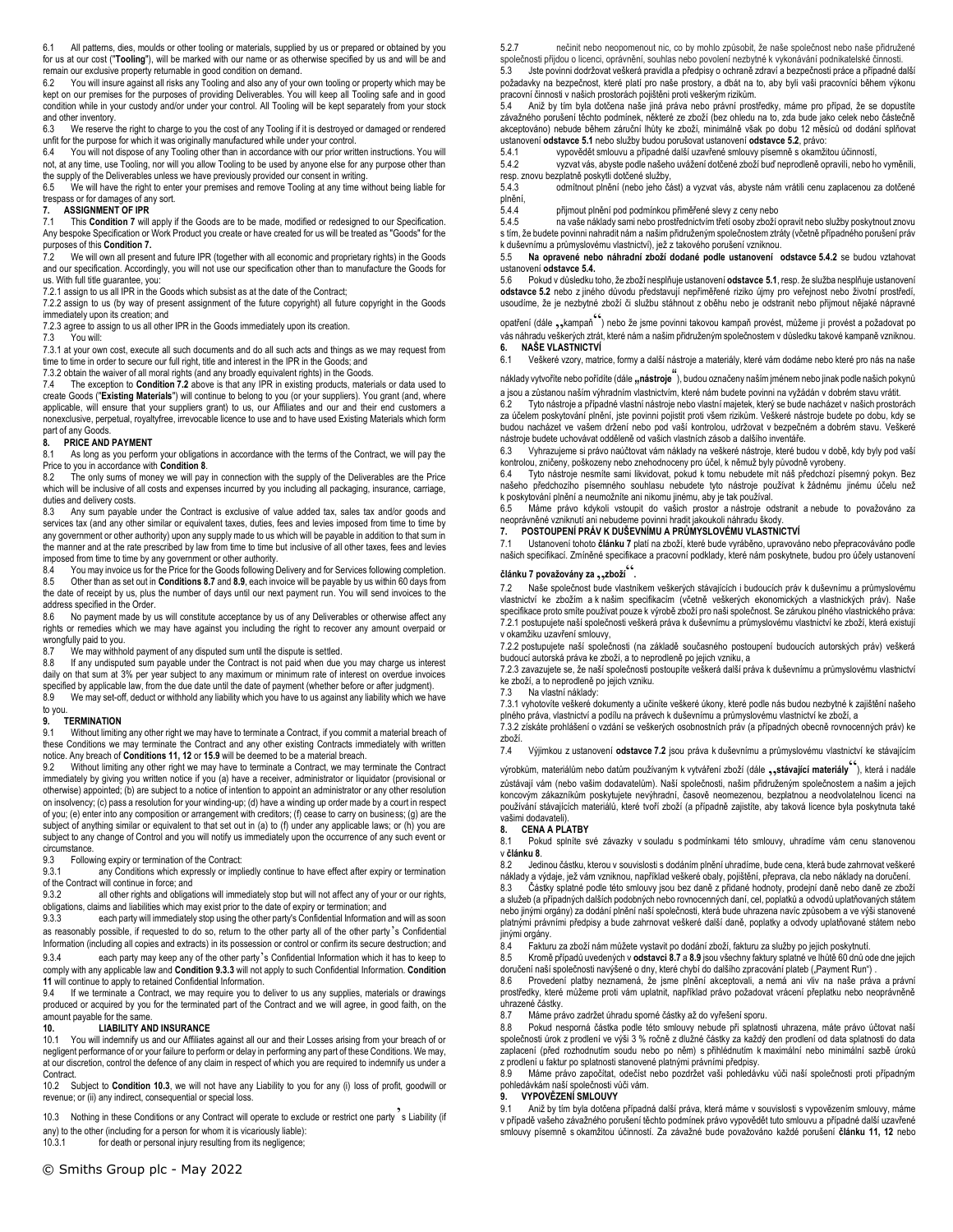### 10.3.2 for its fraud or fraudulent misrepresentation; or

10.3.3 for any matter for which it is not permitted by law to exclude or limit its liability.

10.4 The exclusions from and limitations of liability contained in these Conditions will apply after as well as before the date of expiry or termination of any Contract.

10.5 The exclusions from, and limitations of, liability set out in this **Condition 10** will be considered severally. The invalidity or unenforceability of any one sub-clause or clause will not affect the validity or enforceability of any other sub-clause or clause and will be considered severable from each other.

10.6 You will have satisfactory insurance cover with a reputable insurer to cover your obligations to us, including public liability insurance cover, cover for any potential liabilities arising from a Contract and any insurances required by law. You will provide evidence of your insurance coverage at our request.

# **11. CONFIDENTIALITY**

## 11.1 Except as set out in Condition 11.2, each party will:

11.1.1 only use the other party's Confidential Information for the purpose of performing its obligations and exercising its rights under the Contract;

11.1.2 keep the other party's Confidential Information secret, safe and secure; and

11.1.3 not disclose the other party's Confidential Information to any other person.

11.2 Each party may disclose the other party<sup>3</sup>s Confidential Information:<br>11.2.1 to the extent required by law, any court of competent iurisdictions

to the extent required by law, any court of competent jurisdiction or the rules of any government, public or regulatory body or any stock exchange; and<br>11.2.2 to its officers, directors, employees an

to its officers, directors, employees and professional advisers and, in our case, our Affiliates, agents and sub-contractors, who need the Confidential Information in order for that party to perform its obligations and exercise its rights under the Contract. A party disclosing the other party's Confidential Information under **Condition 11.2.2** will make sure that each person to whom it discloses that Confidential Information is bound by obligations of confidentiality no less onerous than those set out in this **Condition 11**.

11.3 Each party acknowledges and agrees that damages alone would not be an adequate remedy for breach of **Condition 11** by that party. Accordingly, the other party will be entitled, without having to prove special damages, to injunctive relief, equitable relief and/or specific performance for any breach or threatened breach

#### of **Condition 11** by the first party<br>**12.** ETHICAL CONDI **12. ETHICAL CONDUCT**

12.1 You will conduct your business ethically and lawfully and in accordance with our Supplier Code of Business Ethics (http://www.smiths.com/responsibility-supplier-code-of-business-ethics.aspx) or an equivalent code of ethics.

12.2 You represent and warrant that you and your subcontractors and suppliers do not use or permit unacceptable labour practices, such as child or forced labour, or unsafe working conditions and comply with all

applicable labour and employment laws, regulations, standards and conventions, including the UN<sup>2</sup>s Guiding

Principles on Business & Human Rights and the International Labor Organization<sup>7</sup>s Conventions and any similar or equivalent laws applying in the jurisdiction in which we are registered.

12.3 You hereby acknowledge that you are aware of, and agree to comply with all applicable anti-bribery and anti-corruption laws, including but not limited to the Foreign Corrupt Practices Act (FCPA) (and related regulation and guidance) and any similar or equivalent laws applying in the jurisdiction in which we are registered.

12.4 You represent and warrant that you only supply minerals to us and our Affiliates from sources that do not (i) contribute to conflict; and/or (ii) benefit or finance armed groups in the Democratic Republic of Congo or any adjoining country. You have adopted, and require your suppliers of minerals to adopt, conflict mineral policies and management systems.

12.5 You will permit us, and any person nominated by us, to have such access to your premises, personnel, systems, books and records as we may require to verify your compliance with this **Condition 12**. We also reserve the right to inquire and investigate your conduct to satisfy ourself of your compliance with this **Condition 12** and to discontinue a business relationship with you if you or any of your officers, directors or employees is found to have breached any part of this **Condition 12.** 

12.6 We are required to demonstrate that our products and our use of certain materials comply with laws and regulations (including environmental laws and regulations) and international standards. You will promptly provide us with information and declarations that we may reasonably request to enable us to comply with all applicable laws, regulations and standards, including but not limited to IEC 62474 – Material Declaration for Product of and for the Electrotechnical Industry.

## **13. NOTICE**

13.1 Notices and other communications provided for the purposes of a Contract will be in writing, and

delivered by courier or by hand to the relevant party's address as specified on the Order (or such other address which is notified to the other party in writing from time to time), in the case of a notice to us, marked for the attention of such person as we specify.

# **14. EXPORT / IMPORT / ECONOMIC SANCTIONS CONTROLS**

You agree to comply with all applicable export controls and import and economic sanctions laws and regulations, including those of your country of incorporation, from where the Goods will be supplied, where the Goods will be received and any other relevant jurisdiction. You will also obtain, as required, and comply with all applicable government authorizations and their provisos in supplying the Goods. Without limiting the foregoing, you will not transfer any export controlled item, data or services provided by us in relation to the Contract, to include transfer to any persons, including those persons employed by or associated with, or under contract to you or you lower-tier suppliers, without the authority of an applicable licence, exemption or exception.<br>14.2 You will provide to us all information necessary to support any regulatory or government auth

You will provide to us all information necessary to support any regulatory or government authorization requirements we have regarding the Goods.

14.3 You will indemnify us and our Affiliates for all Losses arising out of any breach by you of this Clause 14. **15. GENERAL**

15.1 The Contract constitutes the entire agreement between the parties and supersedes any prior agreement or arrangement in respect of its subject matter and, subject to **Condition 10.3**, neither party has entered into the Contract in reliance upon, and it will have no remedy in respect of, any misrepresentation, representation or statement (whether made by the other party or any other person and whether made by the first party or any other person) which is not expressly set out in the Contract.<br>15.2 A party's delay in exercising partial exercising or fail

15.2 A party's delay in exercising, partial exercising or failure to exercise a right or remedy under the Contract will not constitute a waiver of, or prevent or restrict future exercise of, that or any other right or remedy. A waiver of any right, remedy, breach or default will only be valid if it is in writing and signed by the party giving it.

15.3 If any term of the Contract is found by any court or body or authority of competent jurisdiction to be illegal, unlawful, void or unenforceable, such term will be deemed to be severed from the Contract and this will not affect the remainder of the Contract which will continue in full force and effect.

15.4 Except to the extent otherwise specified in these Conditions, variations to the Contract must be agreed in writing and signed by both parties.

15.5 No partnership, agency or joint venture between the parties will be created by the Contract.

15.6 Each party agrees that it is an independent contractor and is entering into the Contract as principal and not as agent for or for the benefit of any other person.

15.7 Each of our Affiliates will be entitled to enforce in their own capacity the terms of any Contract under which that Affiliate receives a benefit and we shall also be entitled to enforce such terms on their behalf.

#### **odstavce 15.9**.

9.2 Aniž by tím byla dotčena případná další práva, která máme v souvislosti s vypovězením smlouvy, máme právo tuto smlouvu písemně vypovědět s okamžitou účinností v těchto případech: (i) jmenování (i dočasné) nuceného správce, správce konkurzní podstaty nebo likvidátora vaší společnosti, (b) podání žádosti o jmenování správce nebo jiné řešení platební neschopnosti vaší společnosti, (c) schválení usnesení o likvidaci vaší společnosti, (d) nařízení likvidace vaší společnosti soudem, (e) uzavření dohody o narovnání nebo jiném vypořádání mezi vaší společností a jejími věřiteli, (f) ukončení podnikatelské činnosti, (g) podobná nebo rovnocenná událost jako události uvedené v bodě (a) až (f) podle platných právních předpisů nebo (h) změna ovládání vaší společnosti, přičemž jste povinni neprodleně nás informovat, pokud k některé z výše uvedených událostí dojde.<br>9.3 Po vypr

9.3 Po vypršení platnosti nebo vypovězení smlouvy:

veškeré podmínky, které výslovně nebo implicitně zůstávají v platnosti i po vypršení platnosti nebo vypovězení smlouvy, zůstávají nadále platné,<br>9.3.2 veškerá další práva a novinno

9.3.2 veškerá další práva a povinnosti okamžitě zanikají, avšak nebude to mít vliv na vaše nebo naše práva, povinnosti, nároky nebo odpovědnost případně existující ještě před datem vypršení platnosti nebo vypovězení smlouvy,<br>933

smluvní strany okamžitě přestanou používat důvěrné informace druhé smluvní strany a na žádost v co nejkratší možné lhůtě vrátí druhé smluvní straně veškeré její důvěrné informace (včetně kopií a výpisů z nich), které se budou nacházet v jejím držení nebo pod její kontrolou, nebo potvrdí, že je bezpečně zničily, a

9.3.4 smluvní strany budou oprávněny ponechat si důvěrné informace druhé smluvní strany, jestliže je to nezbytné k dodržení platných právních předpisů, a na takové důvěrné informace se nebudou vztahovat ustanovení **odstavce 9.3.3**. Na důvěrné informace, které si smluvní strana ponechá, se ale i nadále budou vztahovat ustanovení **článku 11** .

9.4 V případě vypovězení smlouvy vás můžeme vyzvat, abyste nám dodali veškeré dodávky, materiály nebo výkresy vytvořené k dokončené části smlouvy, a v dobré víře se dohodneme na částce, jakou vám za ně zaplatíme. **10. ODPOVĚDNOST A POJIŠTĚNÍ**

Zavazujete se, že nám a našim přidruženým společnostem uhradíte veškeré ztráty vzniklé vaším porušením těchto podmínek, jejich nedbalým plněním, jejich nesplněním nebo prodlením v jejich plnění. Podle vlastního uvážení můžeme převzít obhajobu proti nárokům, za které jste podle smlouvy povinni nás odškodnit.

10.2 Podle ustanovení **odstavce 10.3** nebudeme povinni nahradit vám ušlý zisk, ztrátu dobré pověsti, ztrátu tržeb ani žádné nepřímé, následné nebo zvláštní škody.

10.3 Ustanovení těchto podmínek ani žádné smlouvy nevylučují nebo neomezují případnou vzájemnou odpovědnost smluvních stran (a osob, za něž smluvní strany nesou odpovědnost nepřímo):

10.3.1 za úmrtí nebo úraz způsobený nedbalostí,<br>10.3.2 za podvod nebo záměrné uvedení v omyl za podvod nebo záměrné uvedení v omyl nebo

10.3.3 za záležitosti, u nichž podle platných právních předpisů nelze odpovědnost vyloučit nebo omezit. 10.4 Vyloučení a omezení odpovědnosti podle těchto podmínek platí po datu i před datem vypršení platnosti

nebo vypovězení smlouvy. 10.5 Každé vyloučení a omezení odpovědnosti podle tohoto **článku 10** bude posuzováno jednotlivě. Neplatnost nebo nevymahatelnost některého z odstavců nebo článků těchto podmínek nebude mít vliv na platnost nebo vymahatelnost zbývajících odstavců a článků a takové ustanovení bude považováno za oddělitelné od ostatních. 10.6 Zavazujete se, že uzavřete přiměřené pojištění u renomovaného pojistitele, které bude krýt vaše závazky vůči naší společnosti, včetně pojištění obecné odpovědnosti, pojištění případných nároků ze smlouvy a dalšího pojištění vyžadovaného ze zákona. Na naši žádost nám poskytnete doklad o uzavření takového pojištění.

#### **11. DŮVĚRNOST INFORMACÍ**

11.1 S výjimkou případů stanovených v odstavci 11.2 smluvní strany:

budou důvěrné informace druhé smluvní strany používat pouze k plnění svých závazků a uplatňování svých práv ze smlouvy,

11.1.2 budou s důvěrnými informacemi druhé smluvní strany nakládat jako s tajnými informacemi a zajistí

jejich bezpečnost,<br>11.1.3 nel nebudou důvěrné informace druhé smluvní strany nikomu sdělovat.

11.2 Smluvní strany mohou důvěrné informace druhé smluvní strany sdělovat

11.2.1 v rozsahu vyžadovaném právními předpisy, příslušným soudem nebo pravidly státních, veřejných nebo kontrolních orgánů a burz a<br>1122 svým výkonným

11.2.2 svým výkonným řídícím pracovníkům, členům statutárního orgánu a odborným poradcům a v našem případě také našim přidruženým společnostem, zástupcům a subdodavatelům, jestliže tyto osoby potřebují důvěrné informace znát, aby smluvní strana mohla plnit své závazky a uplatňovat svá práva ze smlouvy. Smluvní strana sdělující důvěrné informace druhé smluvní strany podle ustanovení **odstavce 11.2.2** zajistí, aby osoba, které takové důvěrné informace sdělí, byla vázána minimálně stejně přísnými závazky zachování mlčenlivosti, jako jsou ty, které jsou stanoveny v **článku 11**.

11.3 Smluvní strany berou na vědomí a souhlasí s tím, že samotná náhrada škody není dostatečnou náhradou za případné porušení **článku 11** smluvní stranou. Poškozená smluvní strana proto bude mít právo v případě porušení nebo hrozby porušení **článku 11** druhou smluvní stranou požádat o soudní zákaz nebo poskytnutí soudní pomoci nebo trvat na zvláštním plnění, aniž by přitom musela prokázat nárok na zvláštní náhradu škody.

**12. ETICKÉ JEDNÁNÍ**

12.1 Zavazujete se, že budete podnikat etickým a zákonným způsobem v souladu s Kodexem podnikatelské etiky pro naše dodavatele (http://www.smiths.com/responsibility-supplier-code-of-business-ethics.aspx) nebo obdobným etickým kodexem.

12.2 Prohlašujete a zaručujete se, že vy ani vaši subdodavatelé a dodavatelé nevyužíváte nepřijatelné pracovní praktiky, např. dětskou nebo nucenou práci nebo práci v nebezpečných pracovních podmínkách, a takové praktiky neumožňujete, a zavazujete se, že budete dodržovat veškeré pracovněprávní předpisy, nařízení, normy a úmluvy včetně Obecných zásad OSN v oblasti podnikání a lidských práv a úmluv Mezinárodní organizace práce a případných dalších podobných nebo rovnocenných předpisů platných v zemi, kde je vaše společnost registrována.

12.3 Potvrzujete, že jste seznámeni s platnými předpisy proti uplácení a korupci, např. s americkým zákonem o zákazu korupčních praktik v zahraničí (FCPA) včetně souvisejících předpisů a pokynů, a s případnými dalšími podobnými nebo rovnocennými předpisy platnými v zemi, kde je vaše společnost registrována, a zavazujete se, že je budete dodržovat.

12.4 Prohlašujete a zaručujete se, že nám a našim přidruženým společnostem budete dodávat minerály pouze ze zdrojů, které nepřispívají ke konfliktům a/nebo neslouží ku prospěchu nebo k financování ozbrojených skupin v Demokratické republice Kongo nebo sousedních zemích. Vaše společnost přijala zásady a systémy řízení pro tzv. konfliktní minerály a totéž požaduje také od svých dodavatelů minerálů.

12.5 Zavazujete se, že nám a dalším osobám, které určíme, umožníte přístup do vašich prostor, k vašim zaměstnancům a do vašich systémů, knih a záznamů, abychom mohli ověřovat, zda dodržujete ustanovení tohoto **článku 12**. Vyhrazujeme si také právo klást dotazy a posuzovat vaše jednání, abychom se přesvědčili, zda ustanovení **článku 12** skutečně dodržujete, a ukončit s vámi obchodní spolupráci, jestliže se zjistí, že vaše společnost nebo některý z jejich představitelů, členů statutárního orgánu nebo zaměstnanců porušil ustanovení **článku 12.** 

12.6 Naší povinností je prokázat, že naše výrobky a způsob, jakým využíváme jisté materiály, jsou v souladu se zákony a předpisy (včetně těch, které chrání životní prostředí) a mezinárodními standardy. Neprodleně nám poskytnete informace a prohlášení, jež můžeme přiměřeně požadovat, abychom mohli dodržovat veškeré platné zákony, předpisy a normy, mimo jiné včetně normy IEC 62474 – Materiálová deklarace pro elektrotechnický průmysl a jeho produkty.

**13. PÍSEMNÁ KOMUNIKACE**

13.1 Oznámení a další komunikace poskytované pro účely této smlouvy musejí mít písemnou formu a musejí